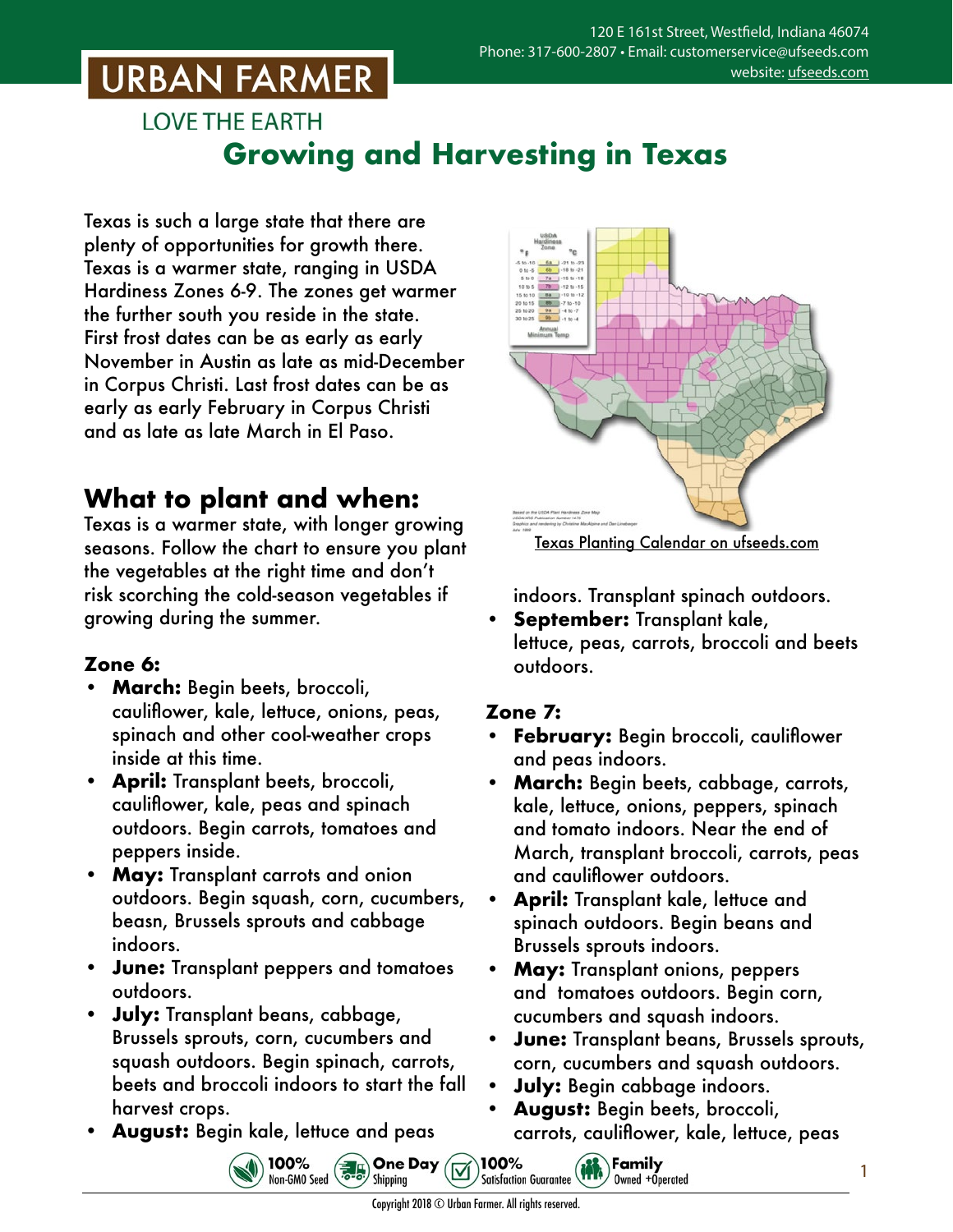# **URBAN FARMER**

**LOVE THE EARTH** 

and spinach indoors. Near the end of the month, transplant cabbage outdoors.

**• September:** Transplant beets, broccoli, carrots, cauliflower, kale, lettuce, peas and spinach outdoors for the fall harvest.

#### **Zone 8:**

- **• February:** Begin beets, broccoli, cabbage, carrots, cauliflower, kale, lettuce, onions, peas, peppers, spinach and tomatoes indoors.
- **• March:** Transplant beets, broccoli, cabbage, carrots, cauliflower, kale, lettuce, peas and spinach outdoors. Begin beans indoors.
- **• April:** Transplant onions, peppers and tomatoes outdoors. Begin Brussels sprouts, squash, corn and cucumbers indoors.
- **• May:** Transplant Brussels sprouts, corn and cucumbers outdoors.
- **• June:** Transplant beans and squash outdoors.
- **• August:** Begin beets, broccoli, cabbage, carrots, cauliflower, kale and lettuce indoors.
- **• September:** Transplant beets, broccoli, cabbage, carrots, cauliflower, kale and lettuce outdoors. Begin peas and spinach indoors.
- **• October:** Transplant peas and spinach outdoors.

#### **Zone 9:**

- **• January:** Begin broccoli, lettuce, onions, peas, peppers, spinach and tomatoes indoors.
- **• February:** Begin beets, beans, cabbage, carrots, cauliflower, corn and cucumbers indoors. Transplant beets, broccoli, cabbage, lettuce, peas and



Vegetable seeds and plants [available at ufseeds.com](https://www.ufseeds.com/vegetable-seeds-and-plants/)

spinach outdoors.

- **• March:** Transplant cauliflower, tomatoes, peppers, onions, cucumbers, corn, carrots and beans outdoors. Begin Brussels sprouts and squash indoors.
- **• April:** Transplant Brussels sprouts and squash outdoors.
- **• July:** Begin peppers and tomatoes inside for a second season.
- **• August:** Begin broccoli, corn and cucumbers inside.
- **• September:** Begin beans, beets, cabbage, carrots, cauliflower, lettuce and spinach indoors. Transplant peppers, tomatoes and broccoli outside.
- **• October:** Transplant beets, beans, cabbage, carrots, cauliflower, corn, cucumbers, lettuce and spinach outside. Begin peas and kale inside.
- **• November:** Transplant peas and kale outside.

### **Texas' soil and how it affects agriculture:**

Family

Owned +Operated

Texas has a wide array of different soil types, meaning it has plenty of opportunity



100%

**Satisfaction Guarantee** 

100%<br>Non-GM0 Seed 30-6 Shipping